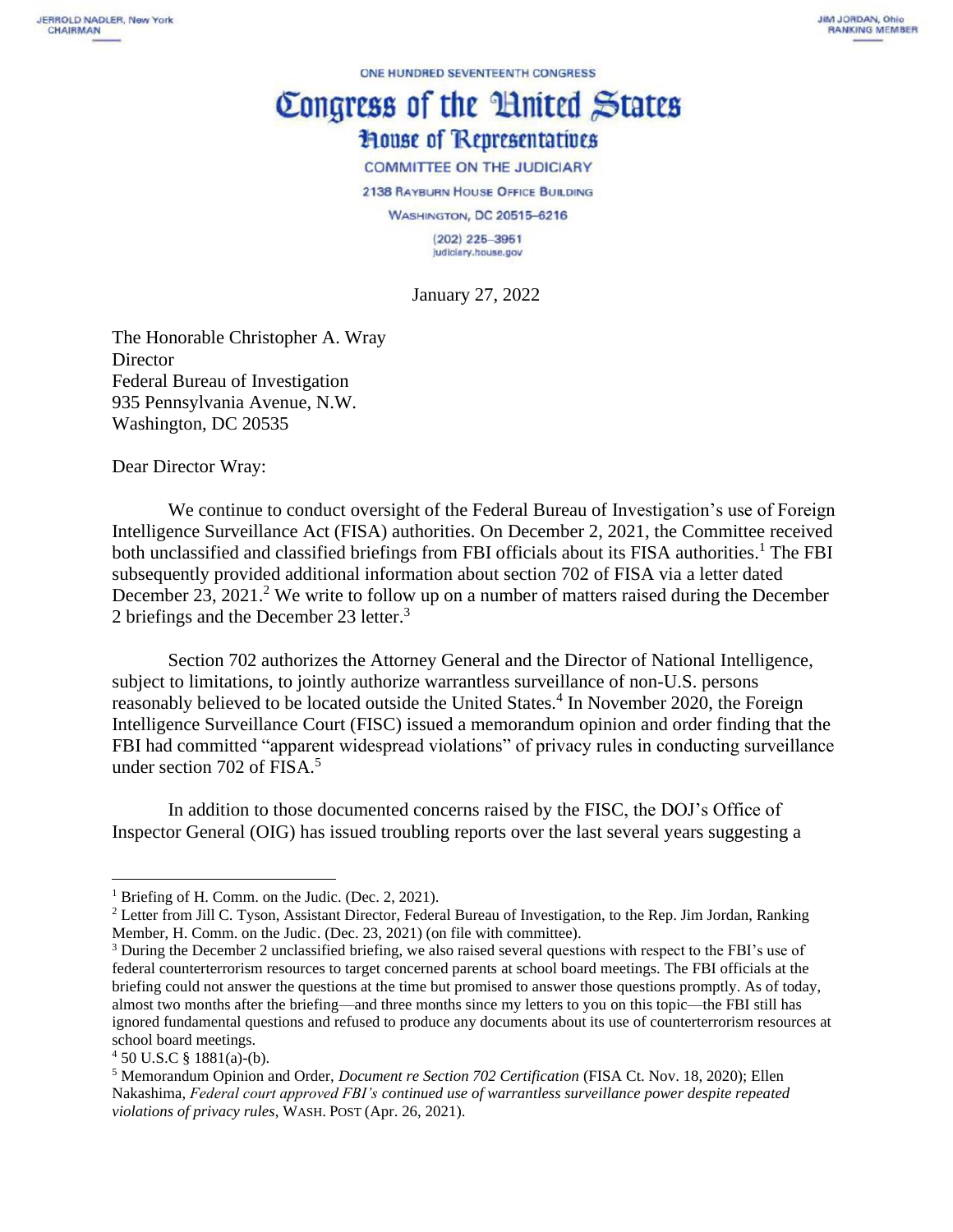The Honorable Christopher A. Wray January 27, 2022 Page 2

pattern of abuses and deficiencies in the FBI's internal FISA processes.<sup>6</sup> Most recently, in September 2021, the OIG issued a detailed report—confirming its March 2020 initial findings of widespread non-compliance with Woods Procedures, which are an internal FBI process to minimize factual inaccuracies in FISA applications by requiring the FBI to maintain supporting documentation for each factual assertion in the application.<sup>7</sup> The September 2021 report documented over 400 instances of non-compliance with the Woods Procedures in connection with 29 FISA applications.<sup>8</sup> The OIG also found that out of over 7,000 FISA applications approved between January 2015 and March 2020, there were 183 FISA applications for which the Woods File was missing in whole or in part. <sup>9</sup> This lack of documentation suggests, at best, the FBI maintains sloppy oversight of its use of warrantless spying authorities. At worst, it suggests the FBI holds a cavalier disregard for the fundamental protections enshrined in the Bill of Rights.

It is imperative that Congress is fully informed about the FBI's steps to improve its respect for the constitutional and statutory parameters of FISA—including section 702, which will be up for reauthorization in 2023. Therefore, to assist the Committee's oversight of the FBI's use of FISA and its related provisions, we ask that you please provide the following documents and information:

- 1. Quantify the number of FBI employees who have access to section 702 FISA-acquired data;
- 2. Identify the frequency of batch queries of FISA-acquired data for 99 or fewer queries, and explain why users must only obtain attorney approval before conducting a batch search of 100 or more queries;
- 3. Explain the processes developed by the FBI's new Office of Internal Auditing relating to FISA, including section 702 compliance measures;
- 4. Explain whether the FBI has located all of the missing Woods Files identified in the OIG's September 2021 report, and provide the reason(s) why the FBI cannot locate all missing Woods Files;
- 5. Provide an update on the FBI's implementation of the five recommendations from the OIG's September 2021 report that the FBI has not yet implemented; and

<sup>6</sup> Dep't of Justice Off. of Inspector Gen., Review of Four FISA Applications and Other Aspects of the FBI's Crossfire Hurricane Investigation (Dec. 2019); Dep't of Justice Off. of Inspector Gen., Management Advisory Memorandum for Director of the Federal Bureau of Investigation Regarding the Execution of Woods Procedures for Applications Filed with the Foreign Intelligence Surveillance Court Relating to U.S. Persons (Mar. 2020); Dep't of Justice Off. of Inspector Gen., *Audit of the Federal Bureau of Investigation's Execution of Its Woods Procedures for the Applications Filed with the Foreign Intelligence Surveillance Court Relating to U.S. Persons* (Sept. 2021). <sup>7</sup> Dep't of Justice Off. of Inspector Gen., *Audit of the Federal Bureau of Investigation's Execution of Its Woods Procedures for the Applications Filed with the Foreign Intelligence Surveillance Court Relating to U.S. Persons*  (Sept. 2021).

<sup>8</sup> *Id*. at 7, 19.

<sup>9</sup> *Id*. at ii, 28.